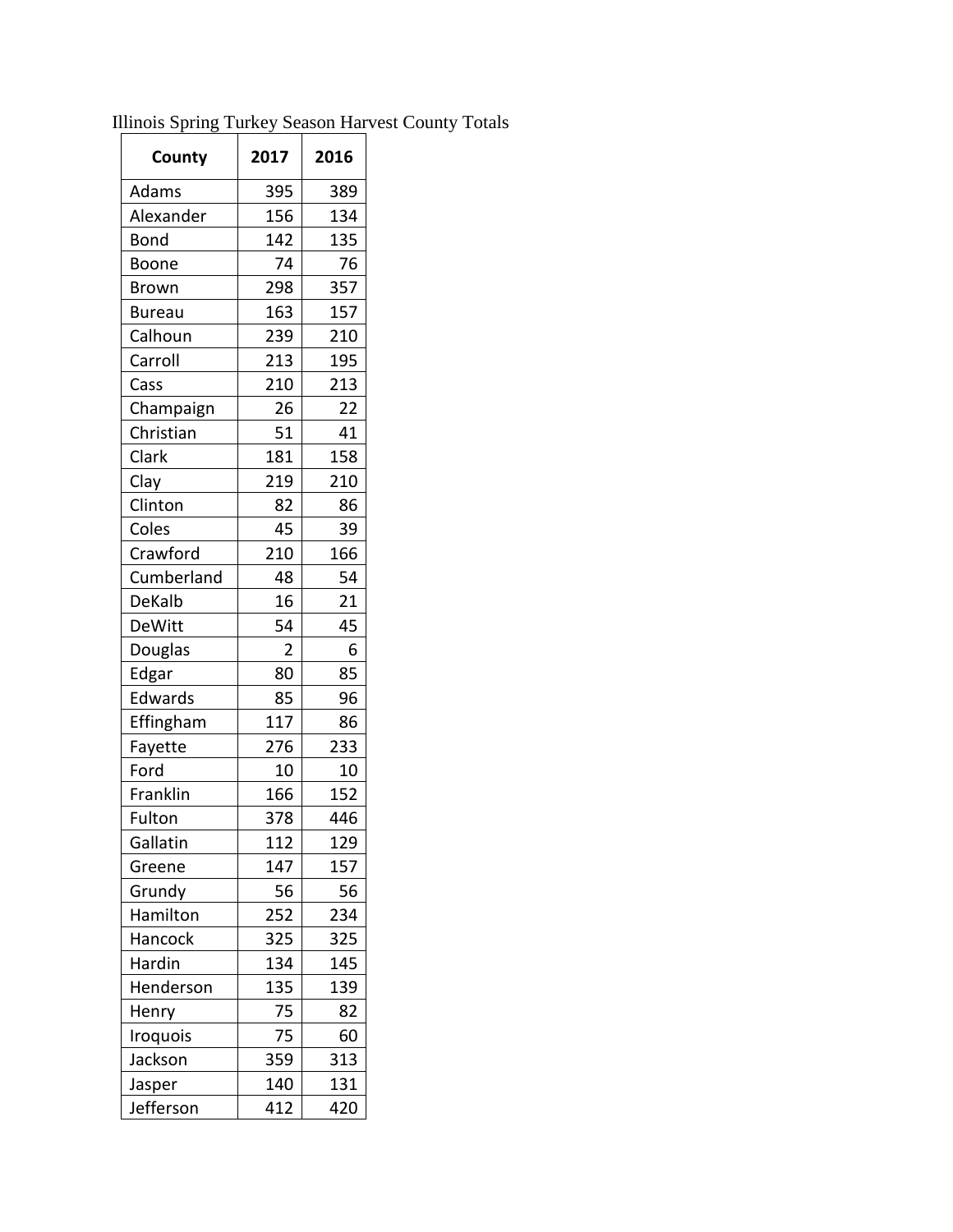| Jersey      | 187 | 187 |
|-------------|-----|-----|
| JoDaviess   | 610 | 568 |
| Johnson     | 264 | 278 |
| Kane        | 5   | 2   |
| Kankakee    | 35  | 34  |
| Kendall     | 18  | 15  |
| Knox        | 274 | 267 |
| Lake        | 1   | 1   |
| LaSalle     | 117 | 137 |
| Lawrence    | 141 | 117 |
| Lee         | 116 | 100 |
| Livingston  | 26  | 19  |
| Logan       | 43  | 37  |
| Macon       | 26  | 27  |
| Macoupin    | 275 | 303 |
| Madison     | 213 | 241 |
| Marion      | 337 | 380 |
| Marshall    | 82  | 69  |
| Mason       | 154 | 141 |
| Massac      | 104 | 103 |
| McDonough   | 140 | 137 |
| McHenry     | 83  | 62  |
| McLean      | 68  | 63  |
| Menard      | 101 | 105 |
| Mercer      | 203 | 192 |
| Monroe      | 157 | 169 |
| Montgomery  | 188 | 175 |
| Morgan      | 126 | 147 |
| Moultrie    | 29  | 24  |
| Ogle        | 214 | 189 |
| Peoria      | 153 | 153 |
| Perry       | 252 | 233 |
| Piatt       | 8   | 10  |
| Pike        | 404 | 393 |
| Pope        | 348 | 356 |
| Pulaski     | 114 | 95  |
| Putnam      | 45  | 37  |
| Randolph    | 349 | 372 |
| Richland    | 113 | 106 |
| Rock Island | 202 | 191 |
| Saline      | 123 | 125 |